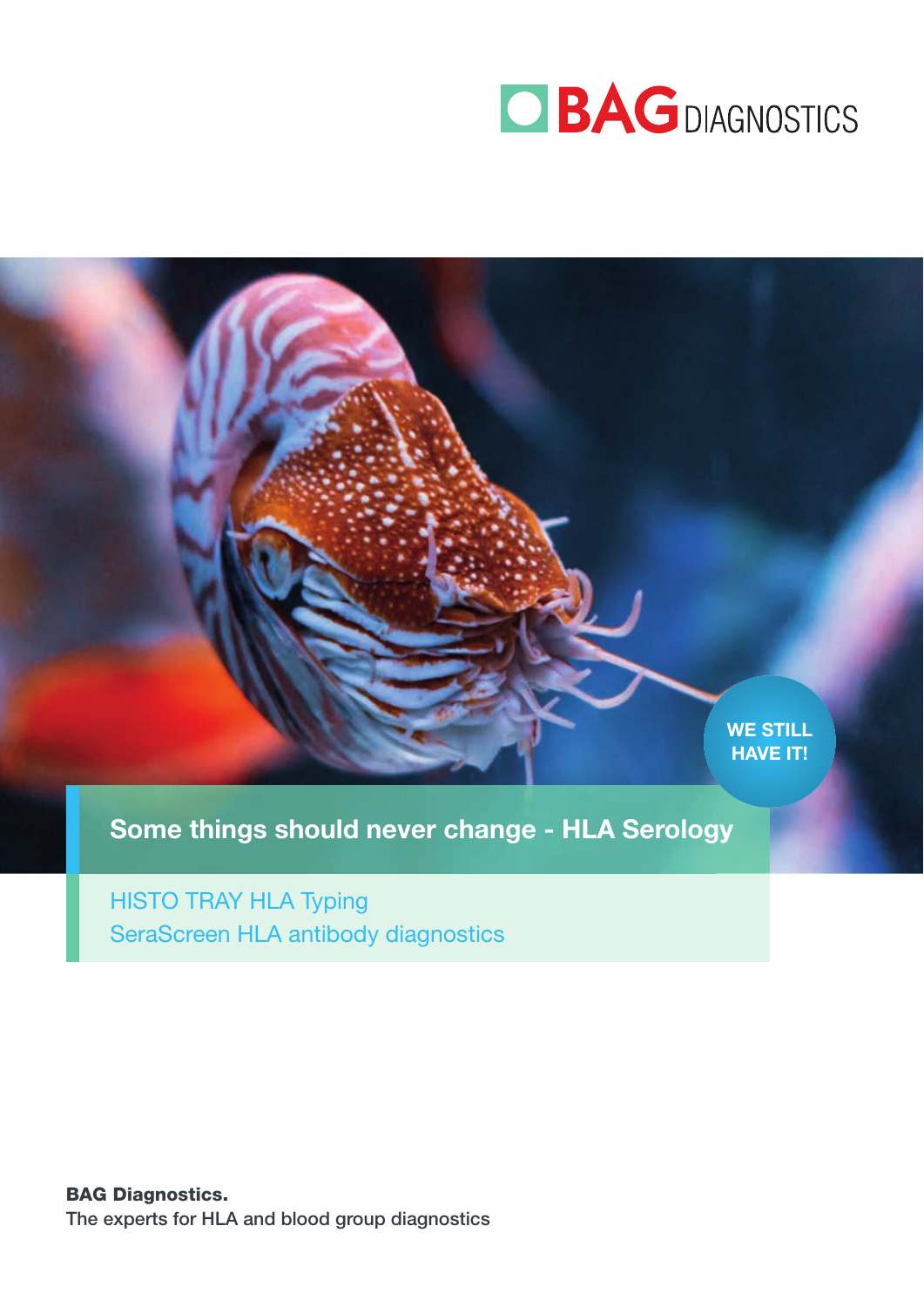# Well established procedures for HLA typing and HLA antibody diagnostic

#### HISTO TRAY

#### The ideal solution to exclude null-alleles

Micro test trays with pre-dropped anti sera and controls for typing of HLA-ABC and -B27

- The microlymphocyte toxicity test (MLCT) is a secure and reliable confirmational test for null-alleles
- Due to ready for use typing trays (incl. rabbit complement) the MLCT is a simple diagnostic method
- HISTO TRAY typing trays are a cost effective solution for quickly required typing results

Customer feedback: "NOTHING WORKS BETTER!"

### SeraScreen FCT Easy and reliable HLA antibody detection

Micro test trays for antibody screening and detection containing frozen lymphocytes typed for HLA-ABC

- Reliable antibody diagnostic for preparation and clinical monitoring of solid organ transplantation
- Simple detection of HLA antibodies without inconvenient handling steps such as pre-warming trays and wash solutions, aspiration of wash solution and adding of mineral oil
- Ready to use micro test trays with pre-dropped peripheral lymphocytes from different donors (incl. rabbit complement)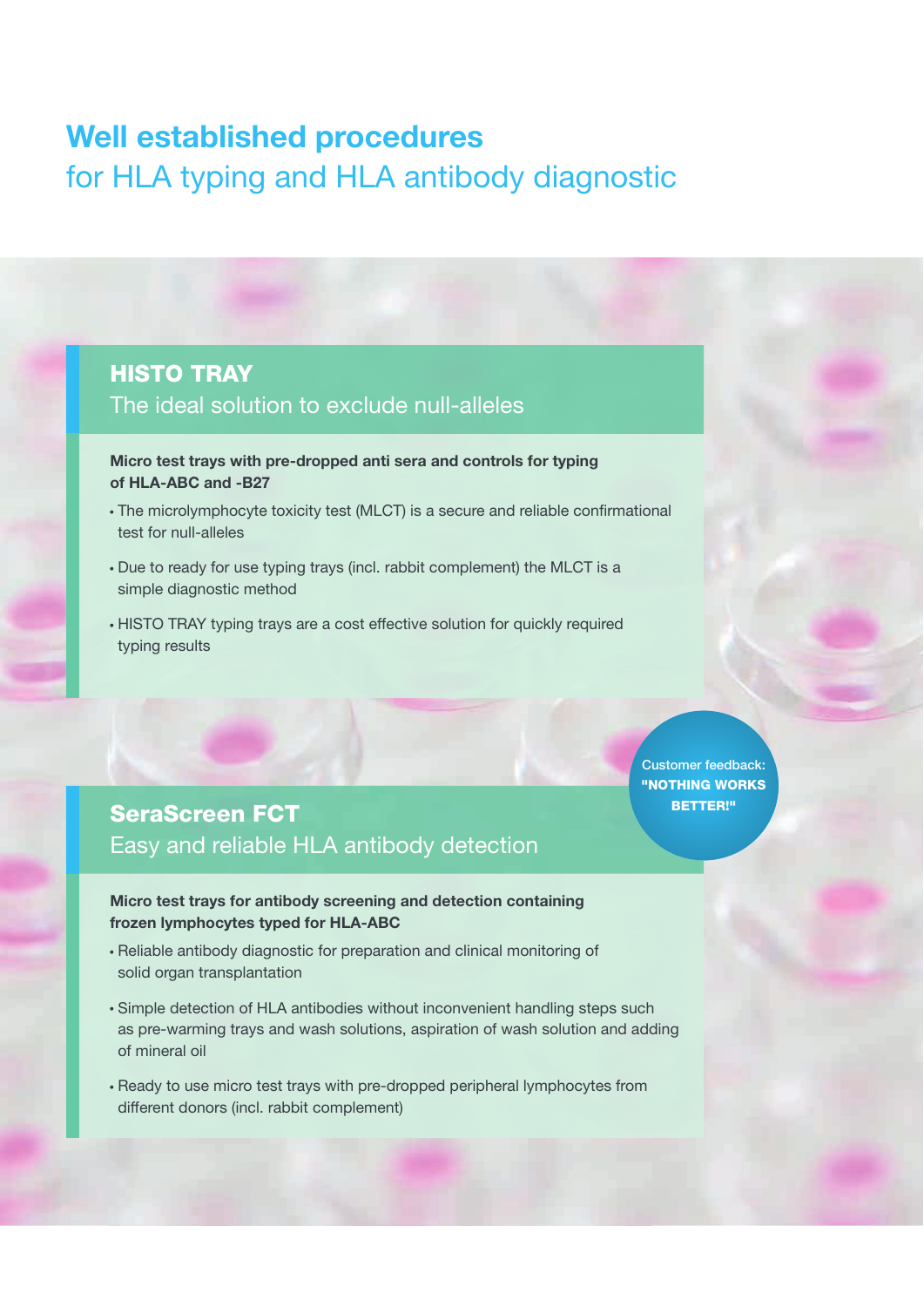# **OBAGDIAGNOSTICS**

**Reagents** and accessoires – **FROM A SIN** SOURC

| NGLE<br>Έ<br><b>Product</b>                                                                                         | <b>REF</b> | Package            |
|---------------------------------------------------------------------------------------------------------------------|------------|--------------------|
| <b>HISTO TRAY</b><br>Micro test trays with pre-dropped, dyed anti sera and controls for HLA typing                  |            |                    |
| HISTO TRAY B27 (10)<br>(incl. 10 $\times$ 1 ml rabbit complement) for typing one specimen per tray                  | 7006       | 10 trays           |
| HISTO TRAY B27 (10) forte<br>(incl. 10 $\times$ 1 ml rabbit complement) for typing one specimen per tray            | 7004       | 10 trays           |
| HISTO TRAY AB 120 (5)<br>(incl. $5 \times 1$ ml rabbit complement) for typing one specimen with two trays           | 7042       | $5 \times 2$ trays |
| HISTO TRAY ABC 72 (10)<br>(incl. $5 \times 1$ ml rabbit complement) for typing one specimen per tray                | 7022       | 10 trays           |
| HISTO TRAY ABC 120 (5)<br>(incl. $5 \times 1$ ml rabbit complement) for typing one specimen with two trays          | 7013       | $5 \times 2$ trays |
| HISTO TRAY ABC 144 (5)<br>(incl. $5 \times 1$ ml rabbit complement) for typing one specimen with two trays          | 7035       | $5 \times 2$ trays |
| <b>HISTO TRAY Complement ABC 72</b><br>(incl. $5 \times 1$ ml rabbit complement) for testing of complement activity | 7003       | 10 trays           |

| <b>HISTOPREP</b><br>Lymphocyte separation medium                       | 70125        | $1 \times 500$ ml<br>$4 \times 250$ ml |
|------------------------------------------------------------------------|--------------|----------------------------------------|
| <b>RPMI 1640</b><br>Cell culture medium                                | 20126        | $6 \times 100$ ml<br>$4 \times 500$ ml |
| TERASAKI Park MEDIUM (+ 0,5% Foetal Calf Serum)<br>Cell culture medium | 7028         | $1 \times 100$ ml                      |
| Rabbit Complement (Iyophilised)                                        | 7018<br>7023 | $10 \times 1$ ml<br>$10 \times 5$ ml   |

| <b>SeraScreen FCT</b><br>Frozen cell tray HLA-class I for HLA antibody screening and identification |      |         |
|-----------------------------------------------------------------------------------------------------|------|---------|
| SeraScreen FCT 60<br>(incl. rabbit complement) for typing one specimen per tray                     | 7250 | 5 trays |
| SeraScreen FCT 30<br>(incl. rabbit complement) for typing two specimen per tray                     | 7251 | 5 trays |